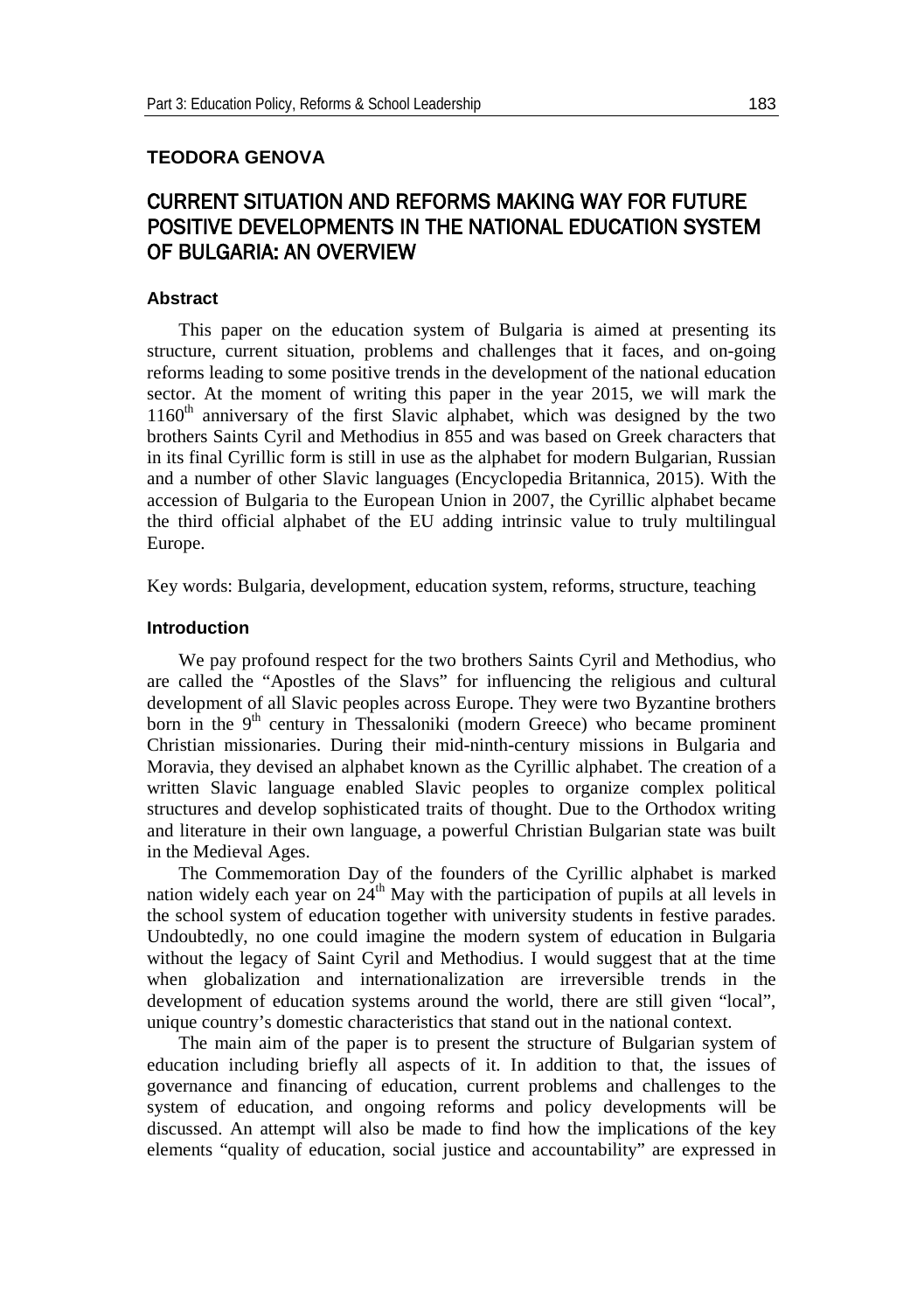the national context. To what extend do these three elements determine the success of the Bulgarian education system?

#### **Overall National Education Strategy**

The total number of all school pupils according to the International Standard Classification of Education (ISCED) enrolled in the education system in 2013/2014 is 1,020,542 including the number of pupils enrolled in private education establishments (NSI, 2014). The total number of all university students at both state and private universities for the same period is 283,294 (ibid). The system of education provides for the acquisition of the basic foundations and principles of human knowledge; the formation of universal human and national values, virtues and culture; the development of the individual and stimulating artistic talents and gifts; providing possibilities for needs and interest development for lifelong learning leading to self-development. Restrictions and privileges based on race, nationality, gender, ethnical and social origin, religion and social status are not tolerated. Education is secular and compulsory up to 16 years of age pursuant to the Constitution of the Republic of Bulgaria. Education is free at all state and municipal schools.

### **Governance and Financing of Education**

The governance of the national education system is centrally managed by the Ministry of Education and Science (MES), which is a specialized body of the Council of Ministers for the administration of education. The administration of school education is organized on four levels: national, regional, municipal and school level. The centralized type of education governance finds expression in some of the following characteristics systematized by Popov (2014, p. 155): MES exerts control over the activities of all kinds of schools and servicing units; approves the textbooks for each school grade and each school subject, issues decrees, statutes, regulations, methodological requirements; approves school curricula and syllabi that have to be followed by the schools. The regional inspectorates of education are structural bodies within MES and perform governmental policy and control at regional level, but have no regional autonomy. The school system possesses other distinctive traits, which add to its slightly decentralized character. Popov (2014, pp. 155-156) points out some of them, for example the right of the school principals to appoint teachers on their own; to make changes and additions to the curricula after they have been approved by the regional inspectorates of education; to independently operate with the delegated state budgets.

To add to its centralized character of governance, the education system remains predominantly state funded in a way that nearly 87% of the funding is ensured by the state budget (BEU, 2014). The second source of funding in education is from EU funds in the form of national co-financing and European grants with the largest share of private spending concentrated at the higher education level. The main aim of the state policy is supporting a financial system that encourages and stimulates the educational development. The execution of the financial policy unites two major approaches in financing: it provides all educational institutions with the minimum finances for covering their expenses and suggests more resources to be invested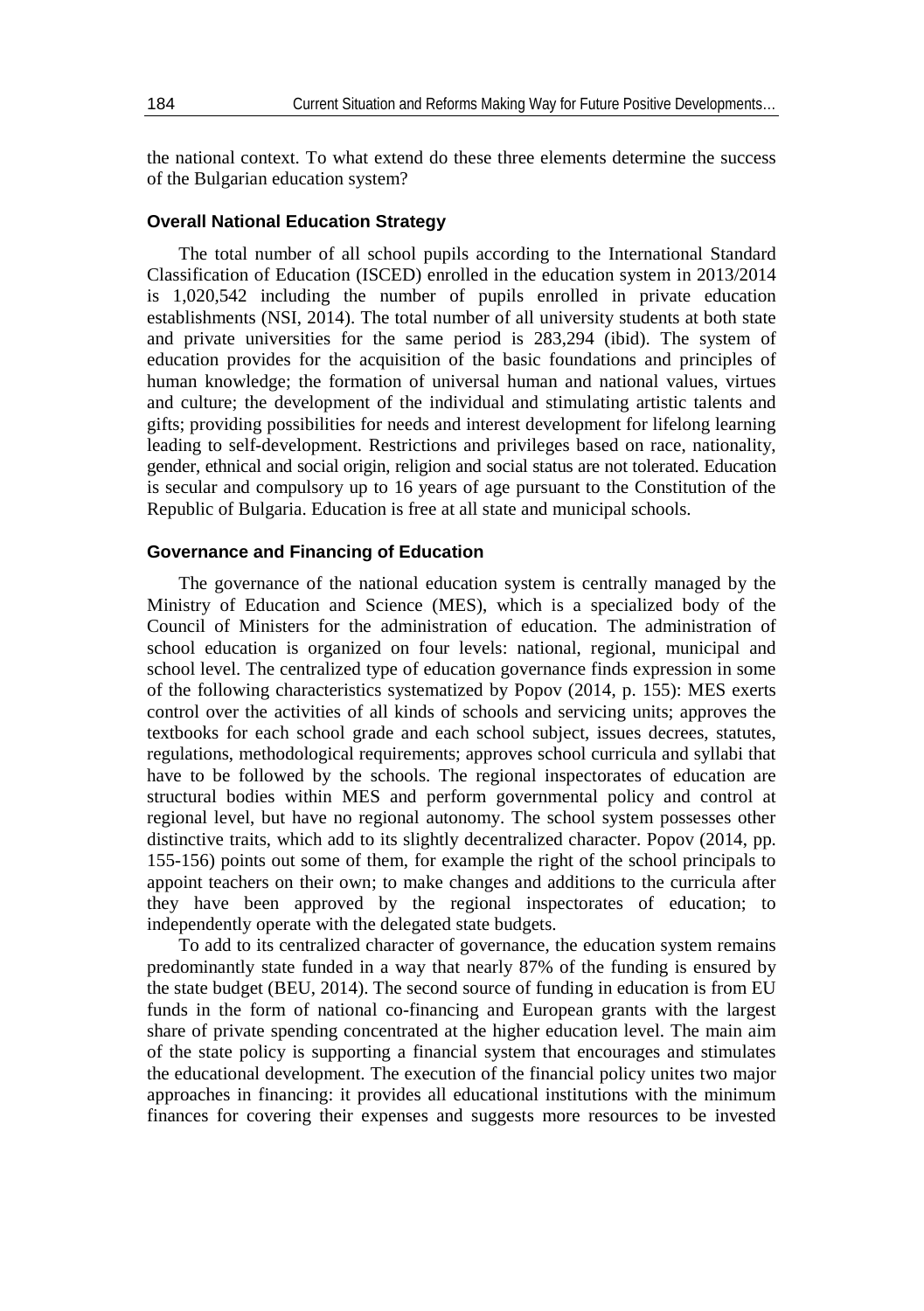where there is an already optimized network with all the necessary material, organizational and methodological conditions for a quality educational process.

According to Eurydice most recent data on education, the country currently spends 4.2% of its GDP on the education sector. This percentage is quite low compared to the developed EU countries, which spend, for example 7.9% (Denmark), 6.8% (Sweden) and 6.7% (Cyprus) (Eurostat, 2014). However, the percentage of the GDP spent on education in Bulgaria has been slightly increased over the last four years, as follows: 3.5% (2012); 3.7% (2013); 3.8% (2014); 4.2% (ibid).

#### **Structure of the Education System of Bulgaria**

#### **1. Early Childhood (Pre-School) Education (ISCED 0)**

Pre-school education is managed by local authorities, and is not part of the State's responsibilities, between the ages of 0 to 3. Small children aged between 0 and 3 attend nurseries or nursery groups at kindergartens. Between the ages of 3 – 6/7 it becomes part of the responsibilities of MES. The system of pre-school education includes children from the age of 3 to the age of 6/7. The main goal of pre-school education is to ensure the child's development by using educational interaction. The ultimate aim of the kindergarten is to offer the necessary conditions for the development of each child's abilities and to make them ready for school. Besides the state-funded sector, which is prevalent, the private sector is also developing. Kindergarten attendance is optional from the age of 3 to the age of 5. The 2002 Amendment Law of the Law on National Education (1991) introduced compulsory preparatory groups for the children at the age 6 to 7 years. The 2010 Amendment Law of the Law on National Education extended the age for compulsory preschool attendance for the children aged 5 to 7 (BEU, 2014).

## **2. Integrated Primary and Lower Secondary Education (ISCED 1-2)**

Within the structure of Bulgarian education, primary and lower secondary education are integrated into a single structure. Basic or single structure education (grades 1-8) includes primary (grades 1-4) and lower secondary (grades 5-8) schooling. Pupils begin school at the age of 7 in the year when they complete their seventh year of age or earlier, when they are 6 years old at the discretion of their parents, provided that their children are physically and mentally ready to start school (Law on National Education, amended 1998, Article 7 (2)). Basic education can be acquired at state, municipal or private schools. All schools are coeducational. Basic education can be acquired at primary schools (grades 1-4), lower secondary schools (grades 5-8) or secondary general schools (grades 1-12). On completing their grade 7 after sitting national standardized tests, students can enroll at vocational or specialize in a particular field of studies schools, where they finish their basic education and move on to upper secondary education. Successful pupils receive a certificate at the end of grade 4 for completion of the primary stage of education and grade 8 for completion of basic education, which entitles them to continue further their general upper secondary or vocational education and training (Law on National Education, amended 1998, Article 23).

# **3. Upper Secondary Education and Post Secondary Non Tertiary Education (ISCED 3-4)**

Secondary education is single-staged (upper secondary/high school education), lasting 4 or 5 years and leading to completion of secondary education. It is acquired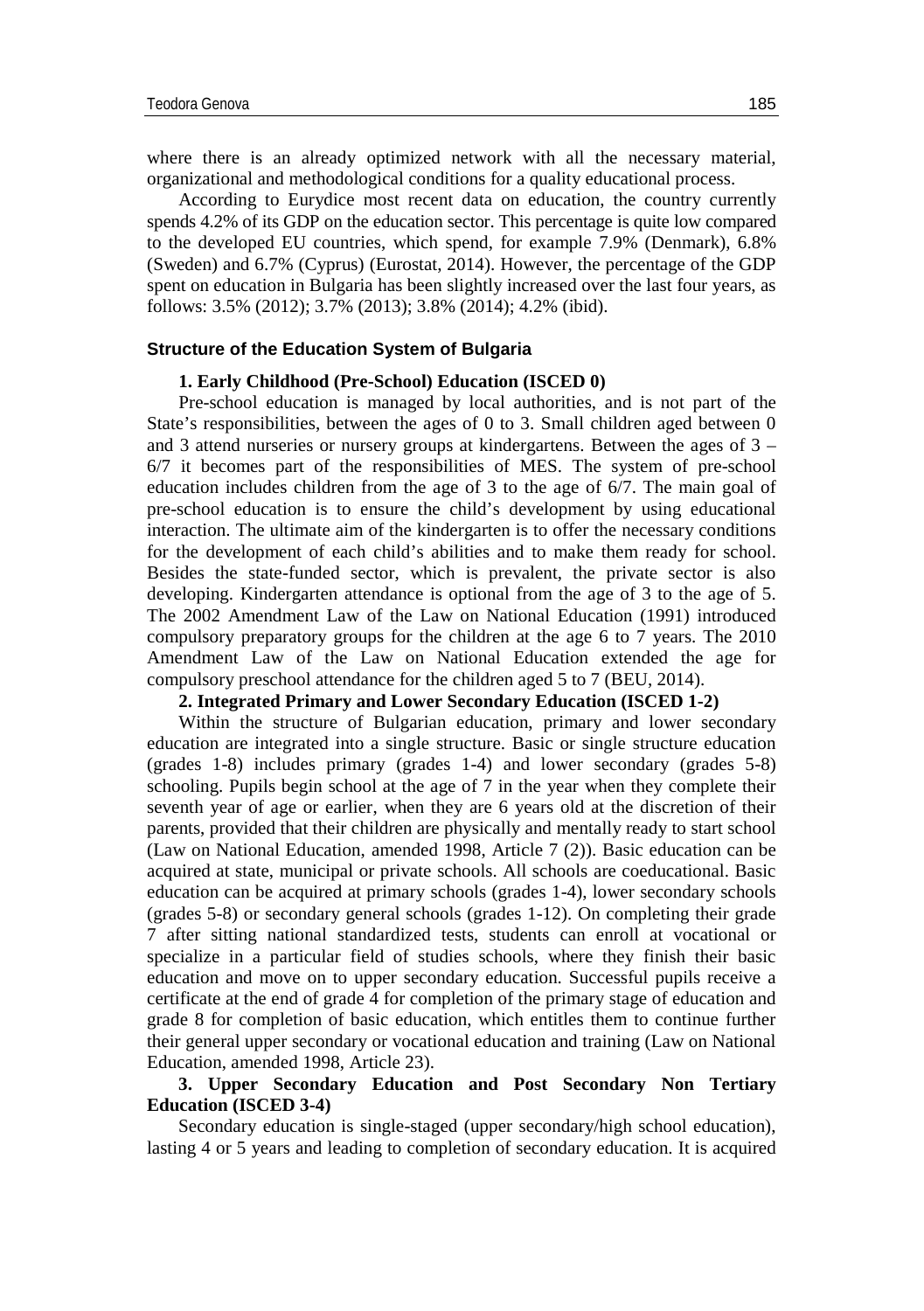on completing grade 12. For those students who want to go further with their education it also includes successfully taking state matriculation exams. It is certified with a diploma of completed secondary education, which is final and entitles the holder to continue their education or vocational training. In case students decide not to sit for state matriculation examinations, they are issued a certificate of completed upper secondary education, which, however, does not entitle them to university enrollment. Upper secondary education can be general (offered at general and specialized study courses schools) and vocational. General upper secondary education is acquired at general schools (with a course of study of 4 years) and specialized schools (with a course of study of 4 or 5 years). Students are admitted to specialized schools after completing grades 7 or 8 and successfully passing entrance exams. Upper secondary education provides the attainment of the general education minimum and, whenever possible, profile-oriented training in accordance with the State Educational Requirements. Educational courses for vocational technical schools of 2-year duration studies are offered after completing basic education.

# **4. Vocational Education and Training (VET) (ISCED 3-4)**

Secondary vocational education assures acquisition of secondary general education and acquisition of a qualification in a profession from the List of Professions for Vocational Education and Training in compliance with the national educational standards for acquiring qualification in professions. Vocational education and training at secondary stage is implemented at vocational secondary schools and general education schools that provide training for acquiring vocational qualification. Students can be enrolled in vocational secondary schools after having completed basic education (grade 8) and/or in general education schools for a vocational programme after having completed grade 7. Vocational gymnasiums and vocational schools deliver vocational training aimed at obtaining a vocational qualification the level of which depends on the duration of the respective training programmes. Vocational secondary education finishes with a matriculation exam and theoretical and practical state exams in the studied profession and specialty. Successful students in all exams receive a diploma of secondary education and a certificate of vocational qualification (EQF levels 2 to 4 depending on the type of programme). The acquired vocational qualification gives access to the labour market. Students willing to continue their education can apply for higher education schools and universities (CEDEFOP, Bulgaria, 2013).

# **5. Higher Education and Adult Education and Training (ISCED 6-7-8)**

The system of higher education is provided exclusively by colleges and universities. In accordance with the Higher Education Act, they are all selfgoverning and autonomous institutions. The objective of higher education is to train specialists of high qualifications above the secondary school level and to develop science and culture. Currently, the higher education system includes 51 higher schools which are state owned and private, including universities, specialized higher schools and self-contained colleges. The management of the system is implemented at state administration level and at institutional level. The state is responsible for elaboration and implementation of long-term national policy and establishment of an environment guaranteeing academic autonomy of the higher schools, quality of training, and scientific research. The higher schools management is implemented in accordance with their right of academic self-governance. As a result of the active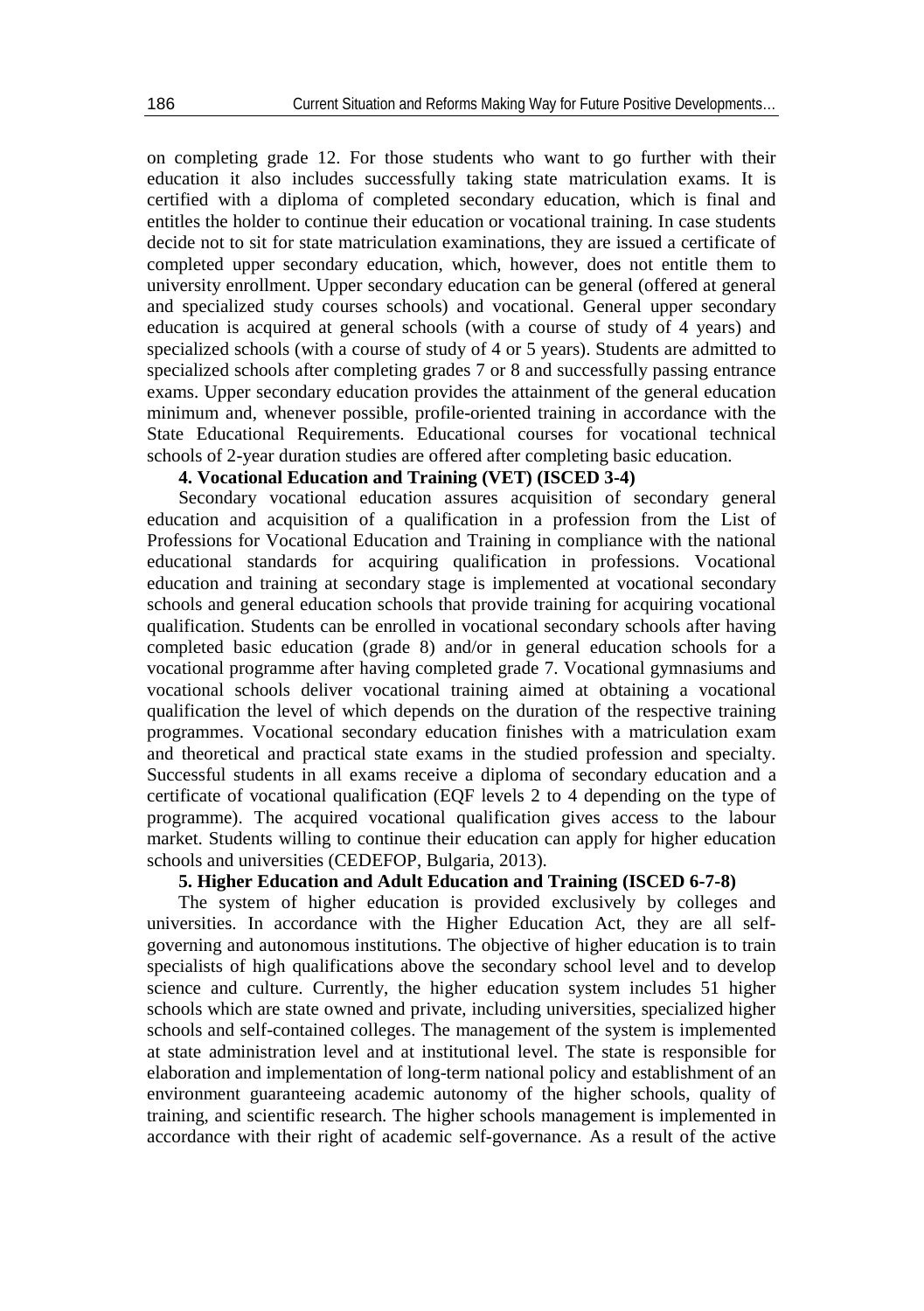participation in the Bologna process the following key characteristics have been introduced: three-degree higher education system: Bachelor – comprises two levels – "bachelor" (ISCED 6A) and "professional bachelor in" (ISCED 6B); Master (ISCED 7); Doctor (ISCED 8); a credit accumulation and transfer system; and a European diploma supplement.

Adult education and training is a state priority and takes many forms, ranging from formal class-based learning to self-directed and e-learning. Local authorities are responsible for framing adult education policies for their respective regions. Adult education is most often provided by licensed vocational training centers, as well as Trade Unions, employers, craft chambers, cultural centers and NGOs. Adult education is integrated in the general, vocational and higher education systems and is defined much broader as political and cultural education for active citizenship (BEU, 2014).

#### **Ongoing Reforms and Policy Developments**

The education system has been undergoing incessant intensive reforms and policy developments over the last several decades in order to meet the challenges of the  $21<sup>st</sup>$  century requirements. They predominantly occupy the period between 2012 and 2015 as a starting point and are expected to finish until 2020.

The project of the new *Law of Pre-School and School Education* was introduced in the National Assembly at the end of 2014 stipulating a new understanding and vision of the educational standards and initiating a new educational structure. The basic education is divided into two stages: primary (grades 1-4) and pre-secondary (grades 5-7), and secondary education with two stages: the first high school (grades 8-10) and a second high school (grades 11-12). In fact, this project represents both an old version of the project of the *National Programme for the Development of School Education and Pre-School Preparation (2006-2015)* adopted by the National Assembly in June 2006, and a second attempt to reform the national system of education towards its qualitative structure. In a thorough research tracing back the outcomes of this national programme, Mihova (2007) asserts that "the National Programme [...] might be defined as the most radical education reform during the last sixteen years" and still vainly hopes "that by realization of these intentions our education system will have a legislation which will remove some of now existing shortcomings and contradictions".

Earlier that year, in May 2014, the government adopted a new *Strategy for the Development of Pedagogical Staff*, covering the period between 2014 and 2020. Some of the measures include, for example, developing a united system for education and continuing qualification; legal assurance of the rights and obligations of professional development, etc. The Strategy has also outlined four operational goals connected with developing a united and coherent system for the continuing qualifications of pedagogical staff; creating favorable conditions for attracting, retaining and developing new teachers, as well as experts with a high level of professional training (BEU, 2014).

A new Operational Programme (OP) called *Science and Education for Intelligent Growth* has been launched. Its goal is to establish a very clear bond between the politics realized in the spheres of scientific research, education and preschool education to the full spectrum of tools and measures fulfilled by MES. The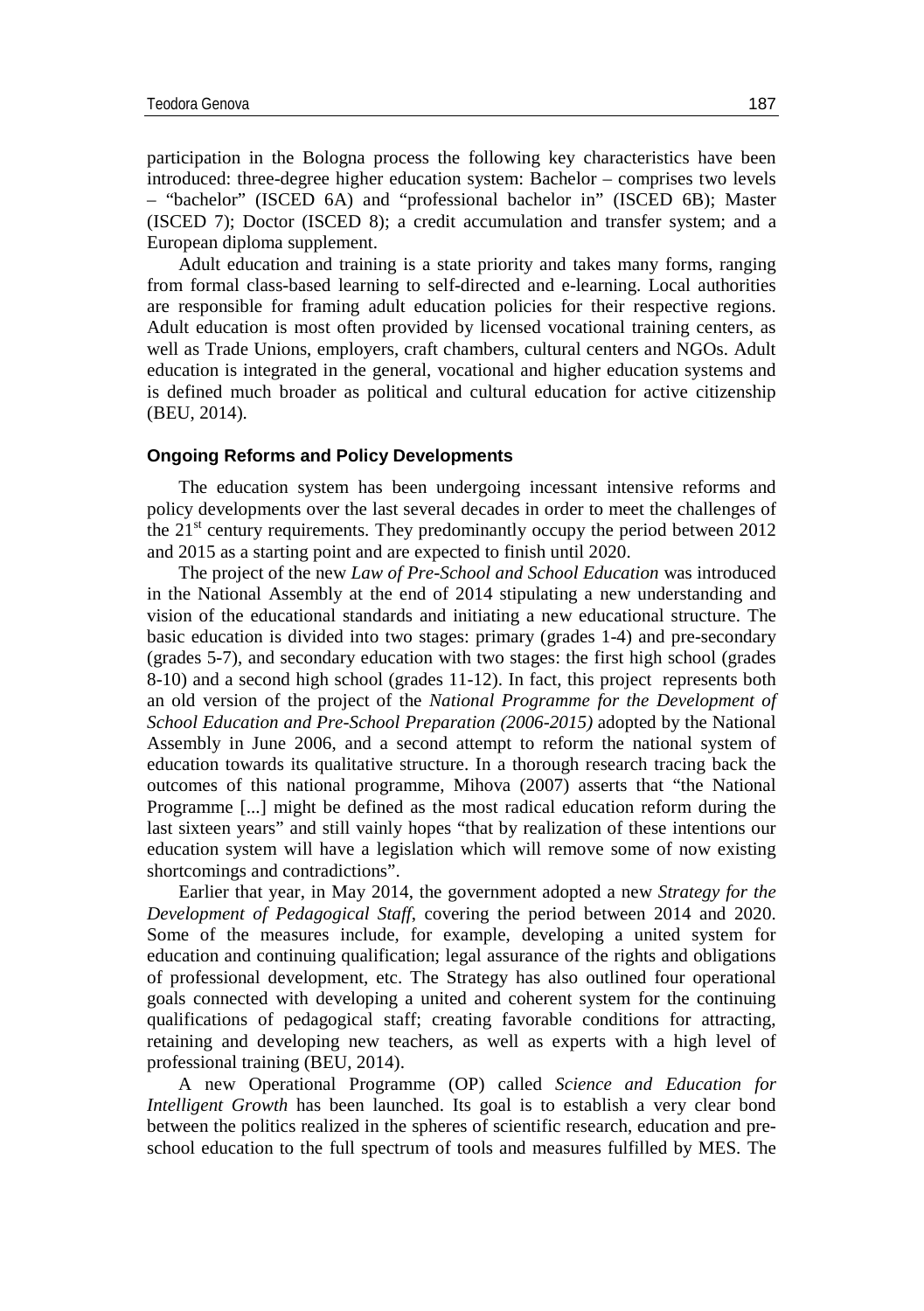idea is the scientific infrastructure to receive most funding by the OP and give a bigger boost to Bulgarian scientific teams and organizations to participate in the realization of the separate schemes of the programme "Horizons 2020".

The *National Strategy for Development of Higher Education (2014-2020)* has been designed to lay the foundations for the transformation of the current national system of higher education through consolidation and restructuring of existing higher education institutions, to address the real needs of the national and world labour market and economy. Some of the Strategy's main goals are as follows: stimulating interest in higher education and granting broader access to it; encouraging academic mobility; building an integrated and effective network for scientific research activities and encouraging innovation in higher schools and research centers.

In October 2014 the government adopted a *Strategy for the Development of Vocational Education and Training in Bulgaria (2015-2020)*. The main goals of the Strategy are to prepare highly qualified staff to be employed by businesses, to prevent early school leaving among children from economically disadvantaged families, as well as to allow adults to receive professional qualifications in vocational schools and training centers. The Strategy envisions providing quality training through education and work experience, thanks to a partnership between a vocational school and training centers and one or several employers.

The main focus of the *National Strategy on Diminishing the Number of Early School Leavers (2013-2020)* is on ensuring equal access to and support for personal development in the system of formal pre-school and school education, as an early prevention measure. The main objective of the strategy is to promote cross sectoral partnerships in implementing integrated policy to guarantee an open access to education. Among the main measures is the development of a set of diverse incentives to prevent early school leaving which has a negative effect mainly on pupils from Roma minorities. Their total percentage is 12.4% in the year 2013 and the state is aiming at reducing this number under 10% (Eurostat, 2013).

The sector of education has undergone serious and widespread reforms aiming at attaining coherence with educational systems of other European countries. The main goal is to ensure the adaptability of the education system towards new perspectives, to guarantee sustainable system development in compliance with European standards, and to provide valuable and competitive knowledge and skills (BEU, 2014).

#### **Problems and Challenges**

Despite the reforms in the field of education during the past few years, the consequences of the state reformative national policy up to date are related to the increase of the effectiveness of the education system, but yet not to its quality. Some of the major problems and challenges over the recent years have repeatedly remained the following: In the school system of education: aging pedagogical staff and the lack of interactive and innovative teaching methods; unequal access to quality education; great numbers of early school leavers; lack of effective national system for quality assurance. In the system of higher education: increasing number of university students and decreasing number of well-qualified academic staff; longer duration of Bachelor programmes compared to other European countries;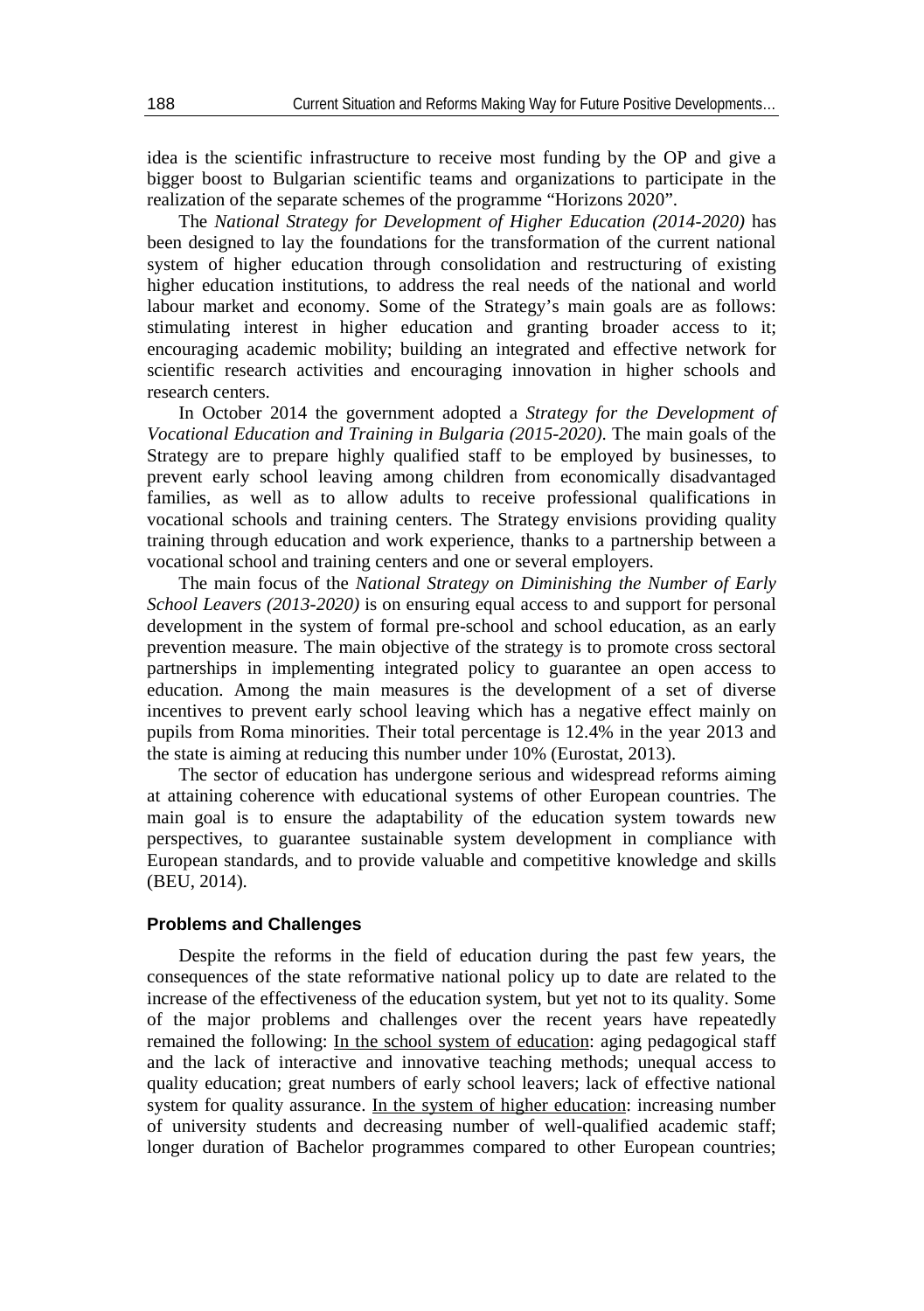lack of coordination between higher institutions and the labor market in relation to the acquired skills and the skills necessary for job realization; insufficiently functioning funding system and low level of scientific research activities.

The total number of teachers working in the general school system is 45,093 for the school year 2013/2014 and the average age is 57 years (NSI, 2014). These data alarm for the negative tendency of aging of school teachers. Raising the quality of school education to a great extent depends on finding a successful formula of attracting young and motivated pedagogical specialists to the teaching profession who can bring more creativity in the classroom.

The official results of PISA 2012 have reported a serious gap between the pupils' performance in Bulgaria and those of the other European countries, although there has been a slight progress since the first PISA participation of Bulgaria in 2000 in terms of the three areas which measure pupils' knowledge – reading, mathematical and natural sciences literacy. The percentage of pupils below the minimum level of knowledge is 39.4% for reading knowledge, 43.8% for mathematical knowledge and 36.9% for natural sciences knowledge (PISA, Bulgaria, 2012). The level of school performance of Bulgarian pupils is directly linked to their social and economic status. Both pupils of Turkish and Roma origin and pupils from lower income families show corresponding lower levels of achievement when their knowledge is measured.

Every seventh child in Bulgaria does not complete their secondary education (Teach for Bulgaria, 2013). The high share of early school leavers will have serious social and economic consequences in the long term for Bulgaria. The largest number of children at risk is among the Roma population. "Roma children and teenagers are less likely to enroll in both primary and secondary schools than the majority population, and less likely to complete their education, if they do" (Genova  $\&$ Cameron, 2010, p. 15).

Similarly to school education, the major objective is raising the quality of higher education. The total number of university students enrolled in Bachelor, professional Bachelor and Master programs for the year 2013/2014 is 277,239. The predominant total number of students receiving their higher education at state run universities is 231,019 compared to only 46,220 students at private higher schools (NSI, 2014). Over the last decade, higher education is characterized by relatively growing number of university students in contrast to pupils completing their secondary education, but decreasing number of university lectorates and researchers.

At the same time, the duration of higher education period of 4 years is longer compared to other European countries, for example Germany, where Bachelor programmes generally last for 3 years. A decisive step towards changing this practice is shortening the period of Bachelor programmes and combining them with more intensive practical training and experience. This could lead to acquiring the appropriate skills and competences, which are necessary for the labor market and young people's work realization.

The system of financing universities is characterized by a very low share compared to European standards of funding for science and research, and the inappropriate allocation of these funds. Financing programs for research and development in the country has the second lowest level among the EU member states with less than 0.5% share of GDP (NSI, 2011). The total amount of state